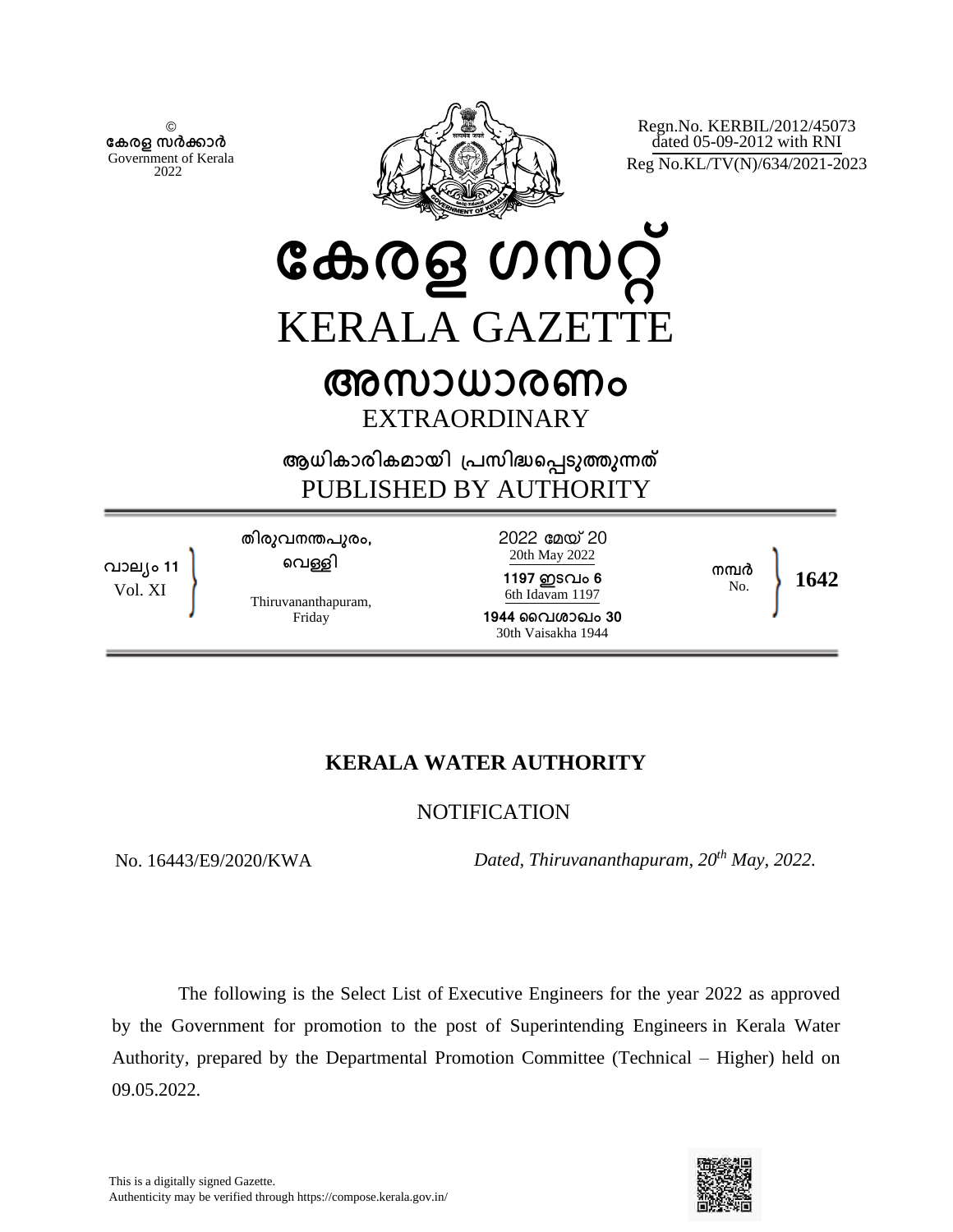## SELECT LIST FOR 2022

| Sl.No.         | Rank in Seniority List | Name                           |
|----------------|------------------------|--------------------------------|
| $\mathbf{1}$   | 3                      | Smt. Hema S.V.                 |
| $\overline{2}$ | 4                      | Sri Naushad A.                 |
| 3              | 5                      | Smt. Asha Letha                |
| $\overline{4}$ | 6                      | Sri Manu B.                    |
| 5              | 8                      | Sri Vinayakumar S.             |
| 6              | 9                      | Smt. Bindhu T. B.              |
| 7              | 10                     | Sri Salim P. K.                |
| 8              | 13                     | Sri Narayanan Namboodiri T. V. |
| 9              | 14                     | Sri Pradeep V. K.              |
| 10             | 15                     | Sri Sajiv Retnakaran           |
| 11             | 16                     | Smt. Lekshmy M.                |
| 12             | 17                     | Smt. Suraja Nair               |
| 13             | 18                     | Smt. Saiju Purushothaman       |
| 14             | 19                     | Smt. Anithakumari S.           |